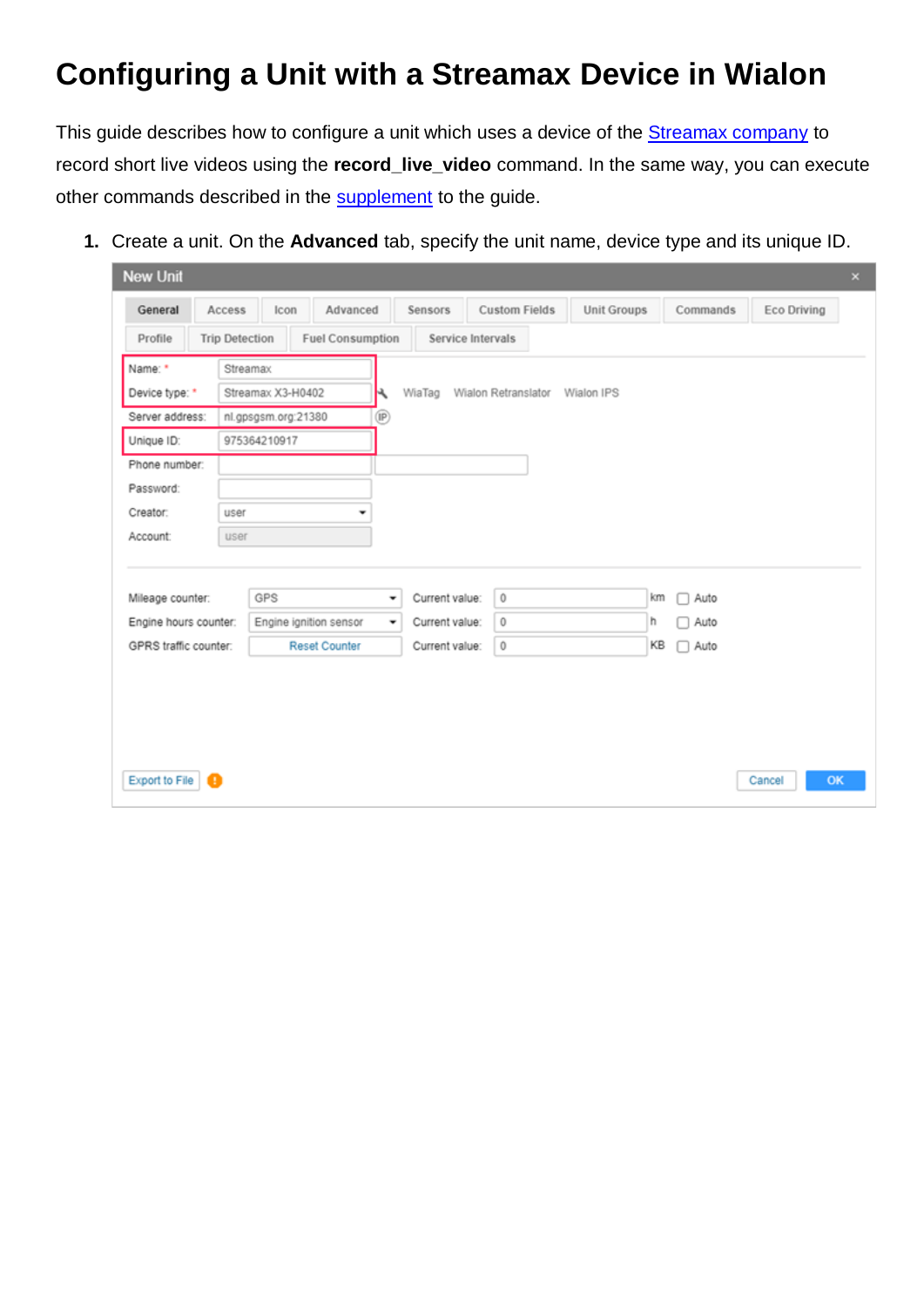**2.** Click on the icon  $\rightarrow$  to open the **Device configuration** window.

| <b>New Unit</b>       |                       |                     |                         |                |                |                                |                    |           |             | $\times$ |
|-----------------------|-----------------------|---------------------|-------------------------|----------------|----------------|--------------------------------|--------------------|-----------|-------------|----------|
| General               | Access                | Icon                | Advanced                |                | Sensors        | <b>Custom Fields</b>           | <b>Unit Groups</b> | Commands  | Eco Driving |          |
| Profile               | <b>Trip Detection</b> |                     | <b>Fuel Consumption</b> |                |                | Service Intervals              |                    |           |             |          |
| Name: *               |                       | Streamax            |                         |                |                |                                |                    |           |             |          |
| Device type: *        |                       | Streamax X3-H0402   |                         | ٩              | WiaTag         | Wialon Retranslator Wialon IPS |                    |           |             |          |
| Server address:       |                       | nl.gpsgsm.org:21380 |                         | $^{\circledR}$ |                |                                |                    |           |             |          |
| Unique ID:            |                       | 975364210917        |                         |                |                |                                |                    |           |             |          |
| Phone number:         |                       |                     |                         |                |                |                                |                    |           |             |          |
| Password:             |                       |                     |                         |                |                |                                |                    |           |             |          |
| Creator:              | user                  |                     | ۰                       |                |                |                                |                    |           |             |          |
| Account:              | user                  |                     |                         |                |                |                                |                    |           |             |          |
|                       |                       |                     |                         |                |                |                                |                    |           |             |          |
| Mileage counter:      |                       | GPS                 |                         | ۰              | Current value: | $\bf 0$                        | km                 | Auto      |             |          |
| Engine hours counter: |                       |                     | Engine ignition sensor  | ۰              | Current value: | 0                              | h                  | Auto      |             |          |
| GPRS traffic counter: |                       |                     | <b>Reset Counter</b>    |                | Current value: | $\circ$                        | KB                 | Auto<br>п |             |          |
|                       |                       |                     |                         |                |                |                                |                    |           |             |          |
|                       |                       |                     |                         |                |                |                                |                    |           |             |          |
|                       |                       |                     |                         |                |                |                                |                    |           |             |          |
|                       |                       |                     |                         |                |                |                                |                    |           |             |          |
|                       |                       |                     |                         |                |                |                                |                    |           |             |          |
| <b>Export to File</b> | ø                     |                     |                         |                |                |                                |                    |           | Cancel      | OK       |

**3.** The settings available in the open dialog box are described below.

| Device configuration                        |                       |       | × |
|---------------------------------------------|-----------------------|-------|---|
| Parameter name                              | Parameter value       | Reset |   |
| Timezone in minutes (for<br>example: -180): | 180                   |       |   |
| Video server:                               | 193.193.165.165:21380 |       |   |
| Request IO status<br>automatically:         |                       |       |   |
| Extended data format:                       | 1                     |       |   |
| IP:                                         | 10.192.134.206:22001  |       |   |
|                                             | Cancel                | OК    |   |

- **Timezone in minutes**. The difference between the time zone of the device and GMT +0 in minutes, if they differ. For example, if the time zone of the device is **GMT +3**, you should type **180** in the field (without the plus sign). If GMT has a minus, indicate a value with a minus sign. Besides, the device should have the same time zone as in Wialon.
- **Video server**. In Wialon Hosting, this field is completed automatically. In Wialon Local, indicate the IP address of Wialon Local and the port of this device type in Wialon.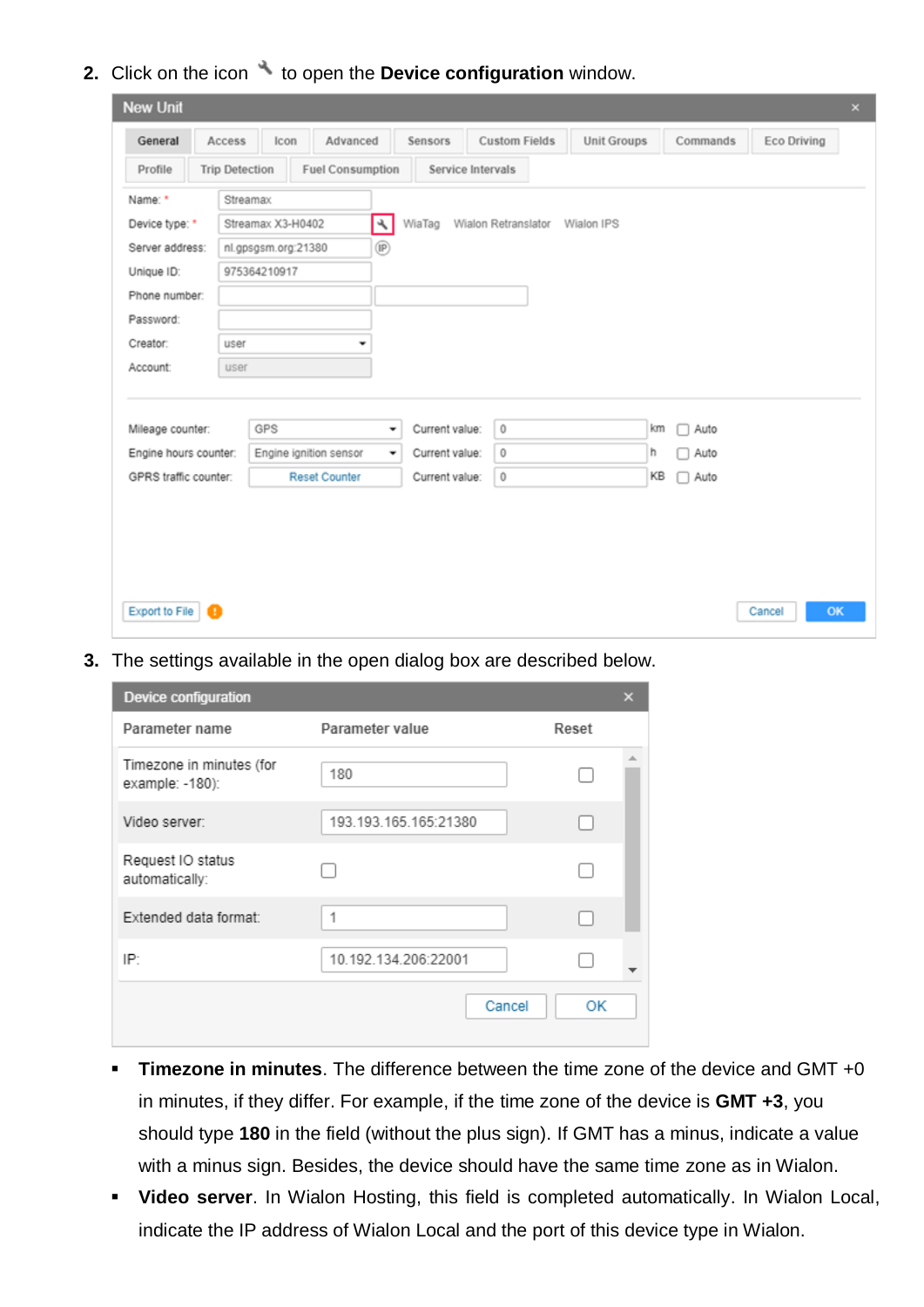- <span id="page-2-0"></span>▪ **Request IO status automatically**. If the option is enabled, the system automatically sends requests about the status of the device inputs and outputs.
- <span id="page-2-1"></span>**Extended data format.** The option specifies the format of the data sent by the device. You can indicate one of the three possible values.

**0**: standard format (may not be supported at the firmware level);

**1**: extended format which include the parameters iostate, ioenable, iomode, iolevel, accx, accy, accz, accax, accay, accaz, acc\_state, ign; swipe card parameters driver numN, driver pnumN; computer diagnostic data obd engine temp, obd\_water\_temp, obd\_engine\_rpm, obd\_short\_fuel, obd\_total\_fuel, obd\_short\_mileage, obd\_total\_mileage, obd\_speed;

**3**: special extended format for cement trucks which include the parameters ign, mileage, wash\_state, water\_volume, drum\_direction, drum\_speed.

- **IP.** This field indicates the IP and the RTMP port of the Ceiba II server which is set by the user. FTVision server can be also used instead of Ceiba II.
- **Cameras aliases.** Indicate the ID of video streams separated by commas without spaces in the format live?devid=**<unique ID>**&chl=**<camera number>**&st=0&dt=124 (for example, live?devid=975364210917&chl=0&st=0&dt=124,live?devid=975364210917&chl=2&st=0& dt=124,live?devid=975364210917&chl=3&st=0&dt=124).
- **4.** Click **ОК.**

| <b>Device configuration</b>         |                          |       | × |
|-------------------------------------|--------------------------|-------|---|
| Parameter name                      | Parameter value          | Reset |   |
|                                     |                          |       |   |
| Video server:                       | 193.193.165.165:21380    |       |   |
| Request IO status<br>automatically: |                          |       |   |
| Extended data format:               | 1                        |       |   |
| IP.                                 | 10.192.134.206:22001     |       |   |
| Cameras aliases:                    | live?devid=9753642109178 |       |   |
|                                     | Cancel                   | ОK    |   |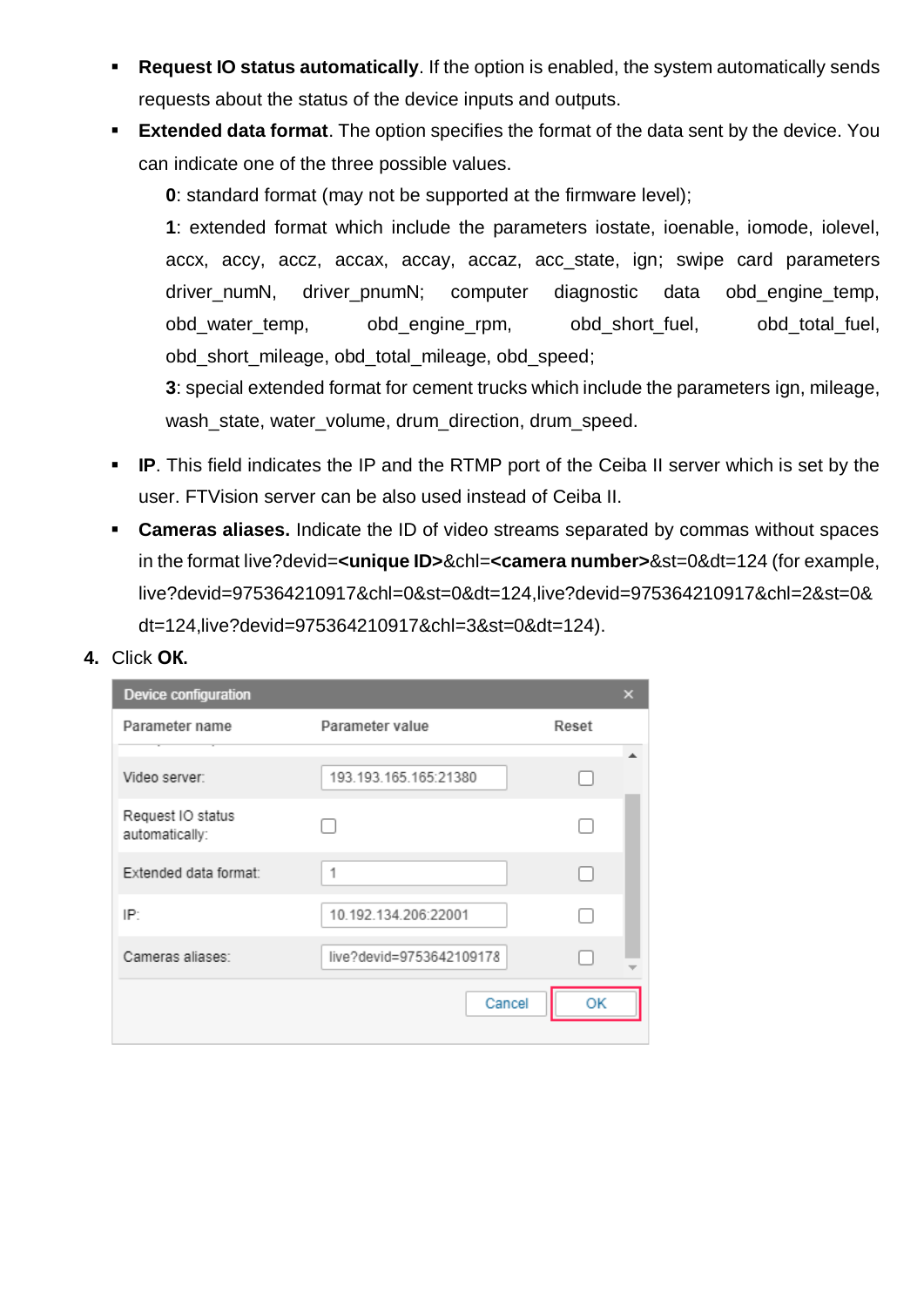**5.** On the **Commands** tab of the unit properties, create a command to record videos. To do this, select the **Record live video (record\_live\_video)** type. In the **Channel** field, select **TCP**. Click **ОК**.

| New command                        |                                                                    | ×            |  |  |  |
|------------------------------------|--------------------------------------------------------------------|--------------|--|--|--|
| Command name:                      | Record live video                                                  |              |  |  |  |
| Command type:                      | Record live video (record_live_video)                              |              |  |  |  |
| Channel:                           | TCP                                                                | $\checkmark$ |  |  |  |
| Phone number:                      | Use any                                                            |              |  |  |  |
|                                    | Indicate access rights required for users to execute this command: |              |  |  |  |
| View item and its basic properties |                                                                    | ۸            |  |  |  |
| View detailed item properties      |                                                                    |              |  |  |  |
| Manage access to this item         |                                                                    |              |  |  |  |
| Delete item                        |                                                                    |              |  |  |  |
| Rename item                        |                                                                    |              |  |  |  |
| View custom fields                 |                                                                    |              |  |  |  |
| Manage custom fields               |                                                                    |              |  |  |  |
| View admin fields                  |                                                                    |              |  |  |  |
| Manage admin fields                |                                                                    |              |  |  |  |
| V Without parameters               |                                                                    |              |  |  |  |
|                                    | Cancel                                                             |              |  |  |  |

**6.** Make sure that the unit which should transmit videos is online (a [green icon](https://docs.wialon.com/en/hosting/user/monitor/icons#connection_state) is displayed opposite the unit name in the work list).

| Dashboard<br>List                                                  | I<br>Q Search                                                                     |
|--------------------------------------------------------------------|-----------------------------------------------------------------------------------|
| $\bar{}$<br>□<br>$=$<br>٠<br>AII                                   | 国の面才見<br>Ei<br>×                                                                  |
| Streamax                                                           | ◉<br>▲<br>□ 14 ■ 品<br>$\boldsymbol{\mathsf{x}}$<br>$(\star)$                      |
| 7 s ago (2020-06-15 15:07:29)<br>Prytyckaha str., 77, Minsk, Belar | w<br>$\Box$ cmd<br>Unit is online<br>Download history video                       |
| $0$ km/h                                                           | dwn evt video<br>$\left  \cdots \right $<br>53.905408<br>27.455395<br>Record live |
| Sensor values:                                                     | Record live video<br>set_serv از ا                                                |
| ALARMTYPE END: 2.00                                                | <b>CHANNELMASK: 2.00 (23 s)</b><br>[ <sup>6</sup> ] snapshot from camera          |
| <b>ALARM START: 15/06/20</b><br>15:07:17(UTC+180) (38 s ago)       | <b>ALARM END: 15/06/20</b><br>15:07:32(UTC+180) (23 s ago)                        |
| ALARM DT: 5.00                                                     | CHANNELS: 2 (30 s ago)                                                            |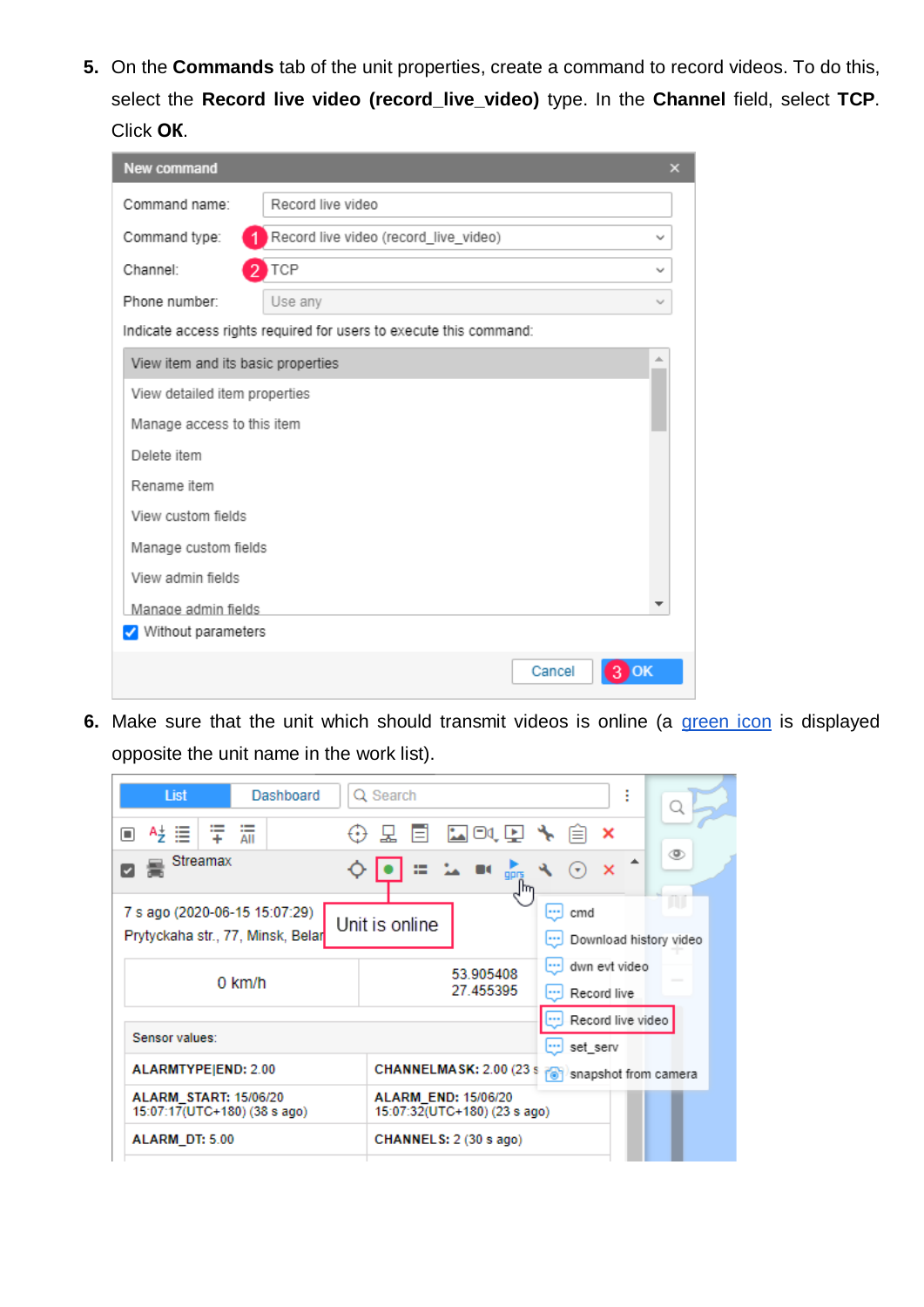**7.** Click on the icon spect to send the command. In the list of available commands, select the one created at step **5** (Record live video). Click **Next**.

| Execute a Command - Streamax        | $\mathsf{x}$     |
|-------------------------------------|------------------|
| Available commands                  | Supported        |
| Record live<br>لتتا<br>( )          |                  |
| Θ<br>cmd                            | ✓                |
| Download history video<br>لتتا<br>∩ | ✓                |
| set_serv<br>لتتا<br>( )             |                  |
| dwn evt video<br>⊕<br>∩             | ✓                |
| snapshot from camera<br>6           |                  |
| Record live video<br>⊕              | ✓                |
|                                     |                  |
|                                     | Cancel<br>2 Next |

**8.** Indicate the camera number and the video duration in seconds (not more than 20). Click **ОК**.

| Execute a Command - Streamax       |         | $\pmb{\times}$  |
|------------------------------------|---------|-----------------|
| $\boxed{\cdots}$ Record live video |         |                 |
| Camera number:                     | 04      |                 |
| Duration:                          | $2^{5}$ |                 |
|                                    |         |                 |
|                                    |         |                 |
|                                    |         |                 |
|                                    |         |                 |
|                                    |         |                 |
|                                    |         |                 |
|                                    |         |                 |
|                                    |         |                 |
|                                    | Cancel  | $3)$ OK<br>Back |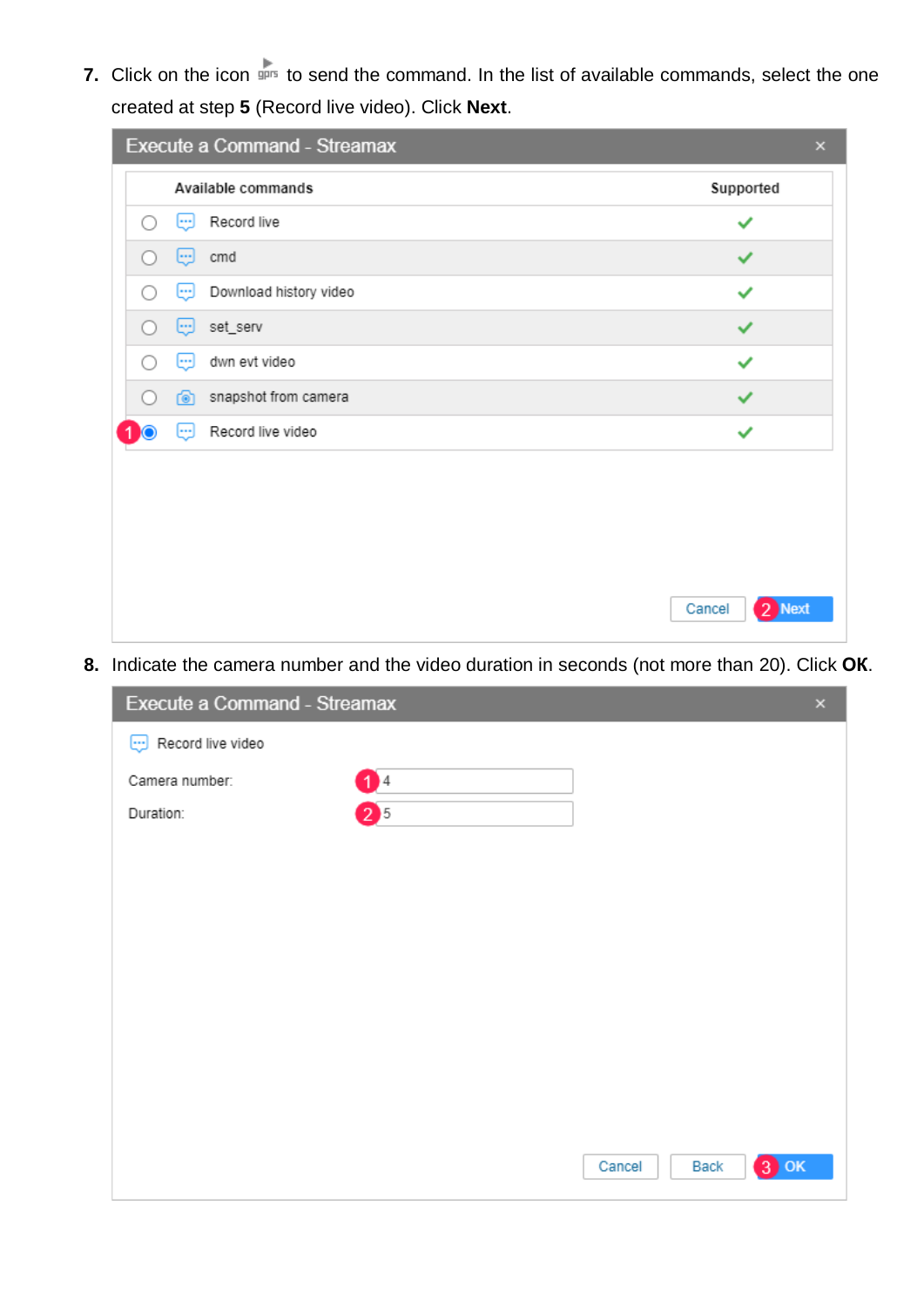**9.** In the **Chat with Drivers** window, you will see the messages about the beginning and the end of the video download.

|        | Belarus                  |                                                |   |                 |                          |            |                                                                                                                                                                                                                                                                                                                     |                           |
|--------|--------------------------|------------------------------------------------|---|-----------------|--------------------------|------------|---------------------------------------------------------------------------------------------------------------------------------------------------------------------------------------------------------------------------------------------------------------------------------------------------------------------|---------------------------|
|        | <b>Chat with Drivers</b> |                                                |   |                 |                          |            | 슷                                                                                                                                                                                                                                                                                                                   | $\mathbf{x}$              |
|        |                          | Streamax 2020-06-15 15:18:56                   |   |                 |                          | $\boxplus$ | $\overline{g}$                                                                                                                                                                                                                                                                                                      | $\boldsymbol{\mathsf{x}}$ |
|        |                          | Video file from camera 4 downloaded            |   |                 |                          |            |                                                                                                                                                                                                                                                                                                                     |                           |
|        |                          | Streamax 2020-06-15 15:18:46                   |   |                 |                          | $\boxplus$ | $\frac{1}{\pi}$ X                                                                                                                                                                                                                                                                                                   |                           |
|        |                          | Video upload from camera 4 started             |   |                 |                          |            |                                                                                                                                                                                                                                                                                                                     |                           |
|        |                          | Streamax 2020-06-15 15:18:45                   |   |                 |                          | $\boxplus$ | $\frac{1}{4}$ $\frac{1}{2}$ $\frac{1}{2}$ $\frac{1}{2}$ $\frac{1}{2}$ $\frac{1}{2}$ $\frac{1}{2}$ $\frac{1}{2}$ $\frac{1}{2}$ $\frac{1}{2}$ $\frac{1}{2}$ $\frac{1}{2}$ $\frac{1}{2}$ $\frac{1}{2}$ $\frac{1}{2}$ $\frac{1}{2}$ $\frac{1}{2}$ $\frac{1}{2}$ $\frac{1}{2}$ $\frac{1}{2}$ $\frac{1}{2}$ $\frac{1}{2}$ |                           |
|        |                          | Live video request response(camera 4): SUCCESS |   |                 |                          |            |                                                                                                                                                                                                                                                                                                                     |                           |
| omania | Delete all   Delete read |                                                |   |                 |                          |            |                                                                                                                                                                                                                                                                                                                     |                           |
|        |                          |                                                | E | $\frac{1}{2}$ 3 | $\mathbf{L}(\mathbf{1})$ | <b>ER</b>  | $15:22:24 (+03)$                                                                                                                                                                                                                                                                                                    |                           |

10. After downloading is complete, a red indicator is displayed near the icon in the bottom panel. Click on it to play the video. You can also click on the icon  $\rightarrow$  opposite the unit name in the monitoring list (the **[Media](https://docs.wialon.com/en/hosting/user/monitor/icons#media)** option).

|        | Belarus                  |                                                |                                            |            |                    |                           |
|--------|--------------------------|------------------------------------------------|--------------------------------------------|------------|--------------------|---------------------------|
|        | <b>Chat with Drivers</b> |                                                |                                            |            |                    |                           |
|        |                          | Streamax 2020-06-15 15:18:56                   |                                            |            | $\Box$ gprs        | $\boldsymbol{\mathsf{x}}$ |
|        |                          | Video file from camera 4 downloaded            |                                            |            |                    |                           |
|        |                          | Streamax 2020-06-15 15:18:46                   |                                            |            | $\Box$ gprs        | ×                         |
|        |                          | Video upload from camera 4 started             |                                            |            |                    |                           |
|        |                          | Streamax 2020-06-15 15:18:45                   |                                            |            | $\boxplus$<br>gprs |                           |
|        |                          | Live video request response(camera 4): SUCCESS |                                            |            |                    |                           |
| omania | Delete all   Delete read |                                                |                                            |            |                    |                           |
|        |                          | Ξ                                              | $\mathbb{Z}$ 3<br>$\mathbf{L}(\mathbf{1})$ | <b>EXI</b> | $15:22:24 (+03)$   |                           |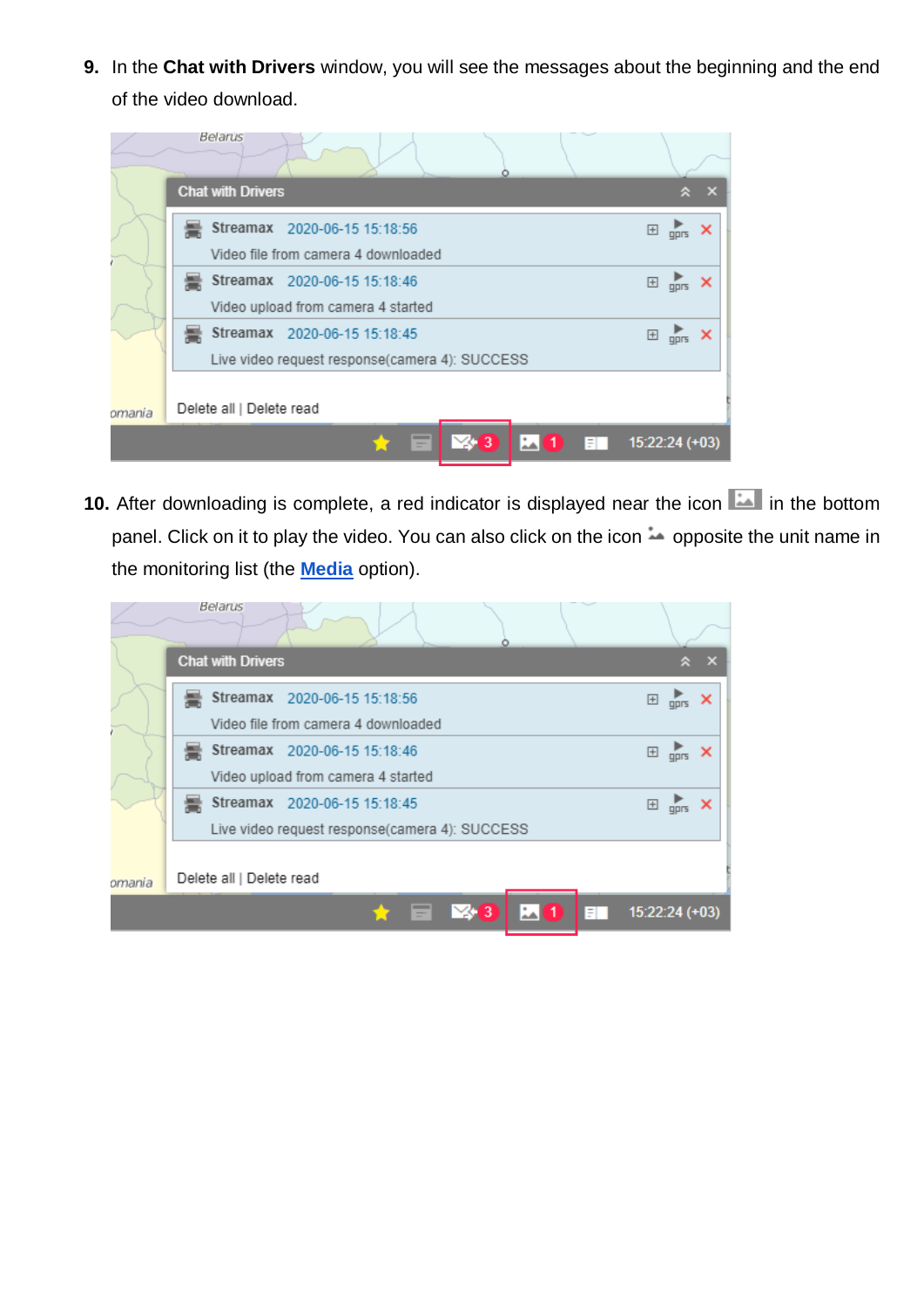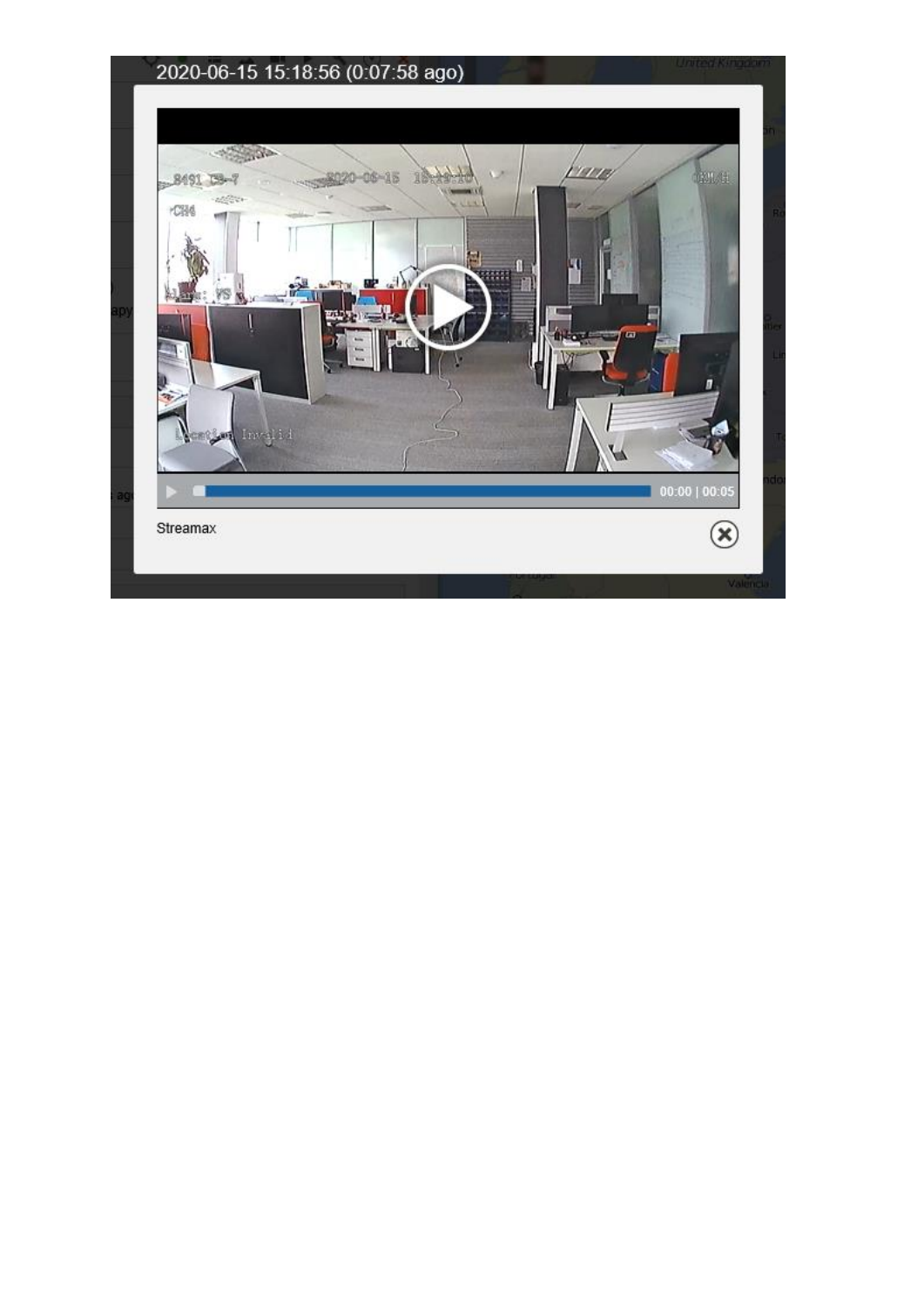# <span id="page-7-0"></span>**Other available commands**

Other commands available for Stremax devices are described below. All commands are sent via the **TCP** or **Auto** channel.

If photo or video files are downloaded as a result of the command execution, you can access them in three ways:

- in the work list of the **Monitoring** tab (the [icon](https://docs.wialon.com/en/hosting/user/monitor/icons#media)  $\boxed{4}$  opposite the unit name);
- **•** in the [bottom pannel](https://docs.wialon.com/en/hosting/user/gui/bottom) (the icon  $\mathbb{L}$ );
- **in the Media** column of the [data messages.](https://docs.wialon.com/en/hosting/user/msg/data#data_messages)

No special command is needed to start **broadcasting live video**. You only need to configure the unit according to this guide (steps  $1 - 6$ ) and click on the icon  $\blacksquare$  opposite the unit name in the work list of the **Monitoring** tab. The icon becomes available after the unit sends at least one message with coordinates.

#### **Download event video (download\_event\_video)**

This command is used to download a video recorded by the device when an alarming event (for example, a traffic accident) occurs.

#### **Download history video (download\_history\_video)**

This command allows to download video files from the device memory. When creating the command or before sending it, you should specify the video start time (**Start time**), the camera number and the video duration (**Duration**) in the range from **1** to **10** seconds.

## **Request IO status (get\_io\_status)**

After this command is sent, the device sends a message with the status of its inputs and outputs. To see the status, request [data messages](https://docs.wialon.com/en/hosting/user/msg/data#data_messages) for the period you need in the **Messages** tab. The command is similar to the **Request IO status automatically** option described [earlier](#page-2-0) in this guide, but unlike it, the data with the status of inputs and outputs is only sent once.

## **Request outputs status (get\_outputs\_status)**

The command allows to get the status of the device outputs. The result of executing the command is displayed in the **Chat with Drivers** window.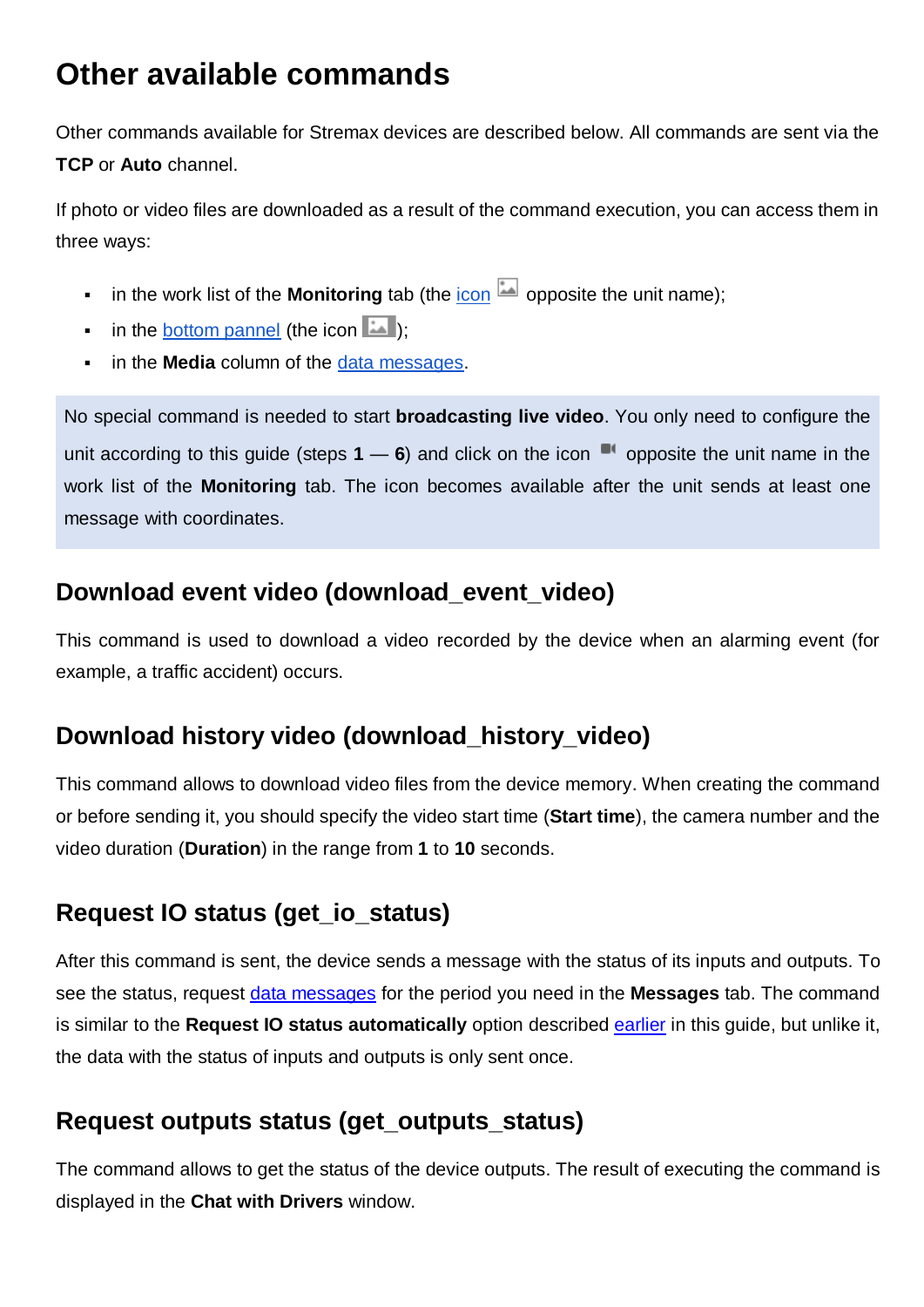#### **Query snapshot from camera (query\_photo\_cam)**

This command is used to request a snapshot. When creating or before sending it, you should select the channel (camera) number.

#### **Request gps configuration (request\_gps\_configuration)**

The command allows to find out the values indicated using the **[Set data transfer interval](#page-9-0)  [\(set\\_report\\_interval\)](#page-9-0)** command. The result of executing the command is displayed in the **Chat with Drivers** window.

#### **Set data format (set\_data\_format)**

This command allows to set one of three data formats sent by the device. The selected format should correspond to the one indicated in unit properties in the **Device configuration** window (**[Extended](#page-2-1)  [data format](#page-2-1)** field).

- **Standard**: corresponds to the value **0** in unit properties.
- **Extended**: corresponds to the value **1** in unit properties.
- **Extended2**: corresponds to the value **3** in unit properties.

#### <span id="page-8-0"></span>**Activate output (set\_output\_on)**

The command allows to activate one of the outputs of the device. When creating or before sending the command, you should fill in the fields described below.

**Output index**. The number of the output that you need to activate.

**Mode**. Output activation mode. There are two available modes:

- **Timing**: the output remains activated during the time indicated in the **Activation time** field.
- **Continuous**: the output remains activated permanently.

**Activation time**. Time in seconds during which the output should remain activated. It is only indicated for the **Timing** mode.

#### **Deactivate output (set\_output\_off)**

The command allows to deactivate one of the outputs of the device. Its settings are similar to the settings of the **Activate output (set output on)** command described earlier.